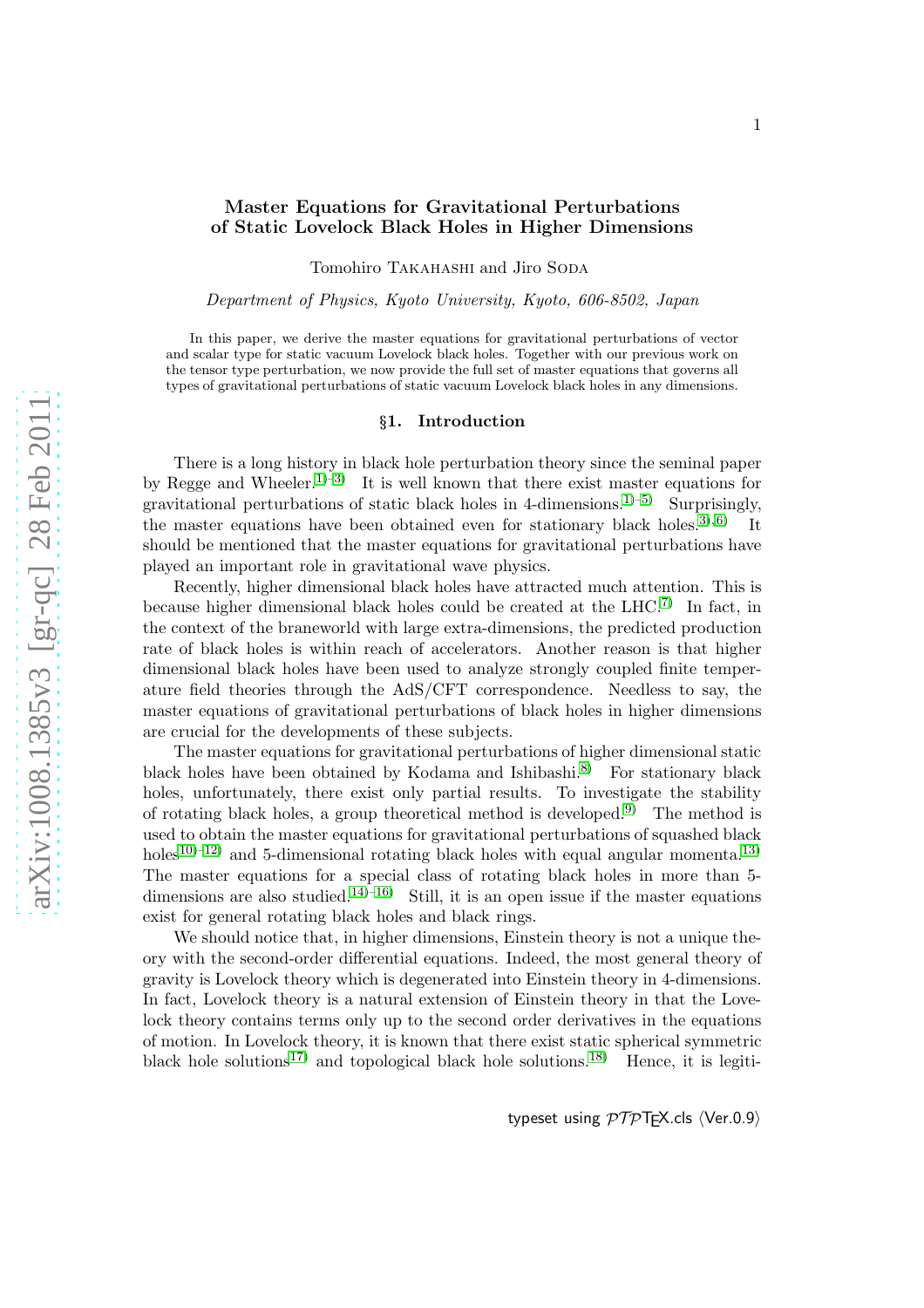mate to suppose black holes produced at the LHC are of this type.[19\)](#page-12-14) Thus, it is important to obtain master equations in order to study these Lovelock black holes.

The following argument also stresses the importance of Lovelock theory. The point is that black holes are produced at the fundamental scale of higher dimensional theories. At such high energy, Einstein theory would be no longer valid. In fact, as is well known, string theory predicts Einstein theory only in the low energy limit.<sup>[20\)](#page-12-15)</sup> In string theory, there are higher curvature corrections in addition to Einstein-Hilbert term.[20\)](#page-12-15) Thus, it is natural to extend gravitational theory into those with higher power of curvature in higher dimensions. It is Lovelock theory that belongs to such class of theories. $^{21}$ 

In the case of second order Lovelock theory, the so-called Einstein-Gauss-Bonnet theory, the master equation for tensor perturbations has been obtained.<sup>[22\)](#page-12-17)</sup> The re-sult has been also extended to the scalar and vector perturbations.<sup>[23\)](#page-12-18)</sup> Although Einstein-Gauss-Bonnet theory is the most general theory in five and six dimensions, it is not so in more than six dimensions. For example, when we consider ten dimensional black holes, we need to incorporate the fourth order Lovelock term. Indeed, when we consider black holes at the LHC, it is important to consider these higher order Lovelock terms.<sup>[24\)](#page-13-0)</sup> Hence, in this paper, we derive the master equations for gravitational perturbations of black holes in any order Lovelock theory, namely, in any dimensions. We have already derived the master equation for tensor perturba-tions of static Lovelock black holes in any dimensions.<sup>[25\)](#page-13-1)</sup> In this paper, we derive master equations for vector and scalar perturbations of static Lovelock black holes.

The organization of this paper is as follows. In Section [2,](#page-1-0) we briefly review Lovelock theory and static Lovelock black hole solutions. In section [3,](#page-3-0) we express the linear Lovelock tensor in terms of the perturbed Riemann tensor. In section [4,](#page-5-0) for completeness, we derive previous results for tensor perturbations.<sup>[25\)](#page-13-1)</sup> In section [5,](#page-6-0) we derive the master equation for vector perturbations. In Section [6,](#page-8-0) we deduce the master equation for scalar perturbations. The final section [7](#page-11-0) is devoted to the conclusion.

## §2. Static Lovelock Black Holes

<span id="page-1-0"></span>In this section, we review Lovelock theory and introduce static black hole solutions.

In Ref. [21\)](#page-12-16), the most general symmetric, divergence free rank (1,1) tensor is constructed out of a metric and its first and second derivatives. The corresponding Lagrangian can be constructed from m-th order Lovelock terms

$$
\mathcal{L}_m = \frac{1}{2^m} \delta^{\lambda_1 \sigma_1 \cdots \lambda_m \sigma_m}_{\rho_1 \kappa_1 \cdots \rho_m \kappa_m} R_{\lambda_1 \sigma_1}^{\rho_1 \kappa_1} \cdots R_{\lambda_m \sigma_m}^{\rho_m \kappa_m} , \qquad (2.1)
$$

where  $R_{\lambda\sigma}^{\rho\kappa}$  is the Riemann tensor in D-dimensions and  $\delta_{\rho_1\kappa_1\cdots\rho_m\kappa_m}^{\lambda_1\sigma_1\cdots\lambda_m\sigma_m}$  is the general-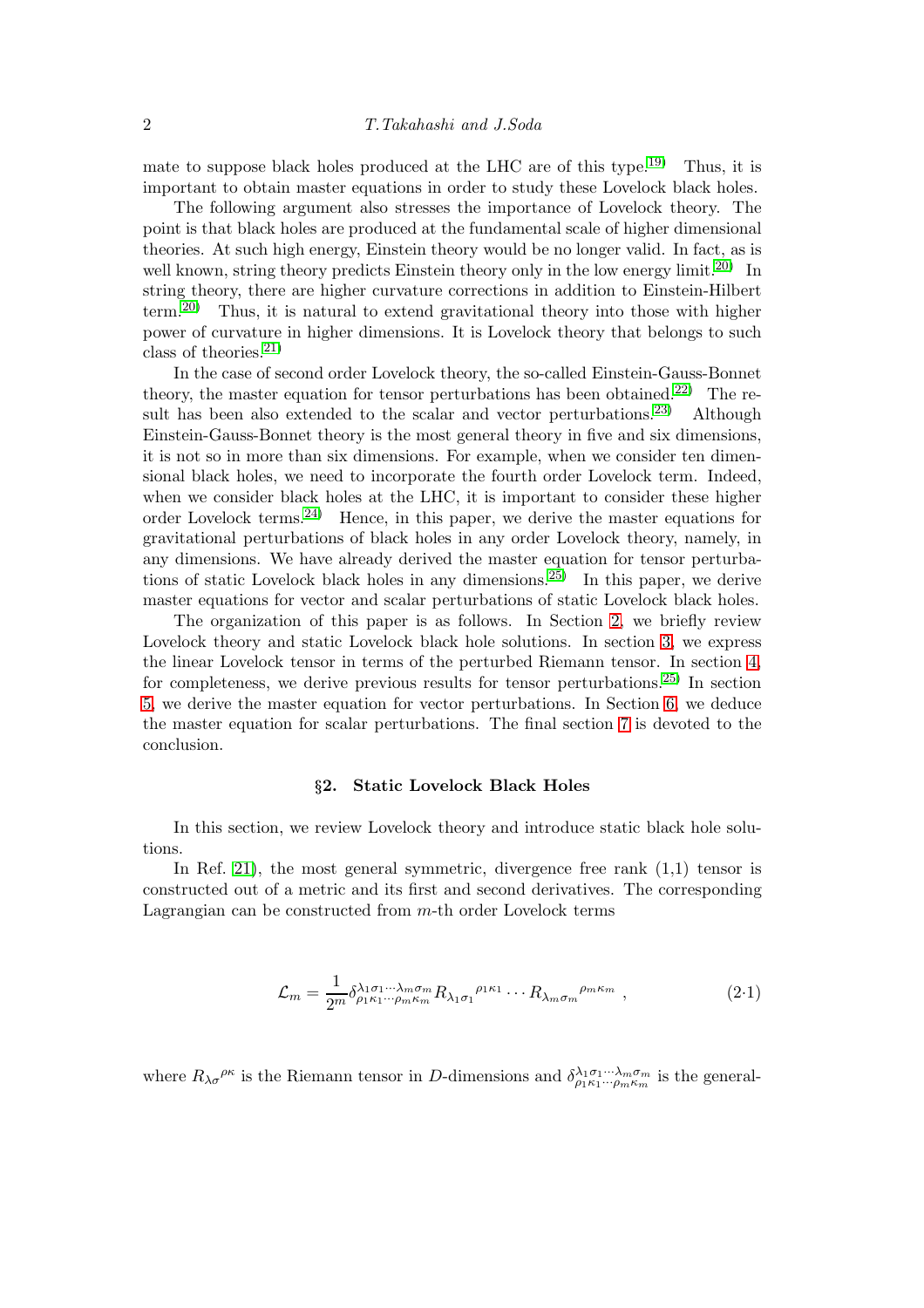ized totally antisymmetric Kronecker delta defined by

$$
\delta^{\mu_1 \mu_2 \cdots \mu_p}_{\nu_1 \nu_2 \cdots \nu_p} = \det \begin{pmatrix} \delta^{\mu_1}_{\nu_1} & \delta^{\mu_1}_{\nu_2} & \cdots & \delta^{\mu_1}_{\nu_p} \\ \delta^{\mu_2}_{\nu_1} & \delta^{\mu_2}_{\nu_2} & \cdots & \delta^{\mu_2}_{\nu_p} \\ \vdots & \vdots & \ddots & \vdots \\ \delta^{\mu_p}_{\nu_1} & \delta^{\mu_p}_{\nu_2} & \cdots & \delta^{\mu_p}_{\nu_p} \end{pmatrix}.
$$

Then, Lovelock Lagrangian in D-dimensions is defined by

$$
L = \sum_{m=0}^{k} c_m \mathcal{L}_m , \qquad (2.2)
$$

where we defined the maximum order  $k \equiv [(D-1)/2]$  and  $c_m$  are arbitrary constants. Here, [z] represents the maximum integer satisfying  $|z| \leq z$ . Hereafter, we set  $c_0 = -2\Lambda$ ,  $c_1 = a_1 = 1$  and  $c_m = a_m/m$  ( $m \ge 2$ ), for convenience. Taking variation of the Lagrangian with respect to the metric, we can derive the Lovelock equation

<span id="page-2-1"></span>
$$
0 = \mathcal{G}^{\nu}_{\mu} = A\delta^{\nu}_{\mu} - \sum_{m=1}^{k} \frac{1}{2^{(m+1)}} \frac{a_m}{m} \delta^{\nu\lambda_1 \sigma_1 \cdots \lambda_m \sigma_m}_{\mu \rho_1 \kappa_1 \cdots \rho_m \kappa_m} R_{\lambda_1 \sigma_1}^{\rho_1 \kappa_1} \cdots R_{\lambda_m \sigma_m}^{\rho_m \kappa_m} . \tag{2.3}
$$

As shown in Refs. [17\)](#page-12-12) and [18\)](#page-12-13), there exist static exact black hole solutions of the Lovelock equations. Let us consider the following metric

<span id="page-2-4"></span>
$$
ds^{2} = -f(r)dt^{2} + \frac{dr^{2}}{f(r)} + r^{2}\bar{\gamma}_{ij}dx^{i}dx^{j} , \qquad (2.4)
$$

where  $\bar{\gamma}_{ij}$  is the metric of  $n \equiv D - 2$ -dimensional constant curvature space with a curvature  $\kappa=1,0$  or -1. Using this metric ansatz, we can calculate Riemann tensor components as

<span id="page-2-0"></span>
$$
R_{tr}^{tr} = -\frac{f''}{2}, \quad R_{ti}^{ij} = R_{ri}^{rj} = -\frac{f'}{2r} \delta_i^j ,
$$

$$
R_{ij}^{kl} = \left(\frac{\kappa - f}{r^2}\right) \left(\delta_i^k \delta_j^l - \delta_i^l \delta_j^k\right) .
$$
 (2.5)

Substituting [\(2.5\)](#page-2-0) into [\(2.3\)](#page-2-1) and defining a new variable  $\psi(r)$  by

<span id="page-2-3"></span>
$$
f(r) = \kappa - r^2 \psi(r) , \qquad (2.6)
$$

we obtain an algebraic equation

<span id="page-2-2"></span>
$$
W[\psi] \equiv \sum_{m=2}^{k} \left[ \frac{a_m}{m} \left\{ \prod_{p=1}^{2m-2} (n-p) \right\} \psi^m \right] + \psi - \frac{2\Lambda}{n(n+1)} = \frac{\mu}{r^{n+1}} . \tag{2.7}
$$

In [\(2.7\)](#page-2-2), we used  $n = D - 2$  and  $\mu$  is a constant of integration which is related to the ADM mass of black holes  $\rm as^{26)}$  $\rm as^{26)}$  $\rm as^{26)}$ 

$$
M = \frac{2\mu \pi^{(n+1)/2}}{\Gamma((n+1)/2)} ,
$$
\n(2.8)

where we used a unit  $16\pi G = 1$ .

In the following sections, we study gravitational perturbations around the general vacuum solutions [\(2.6\)](#page-2-3) obtained by solving algebraic equation [\(2.7\)](#page-2-2).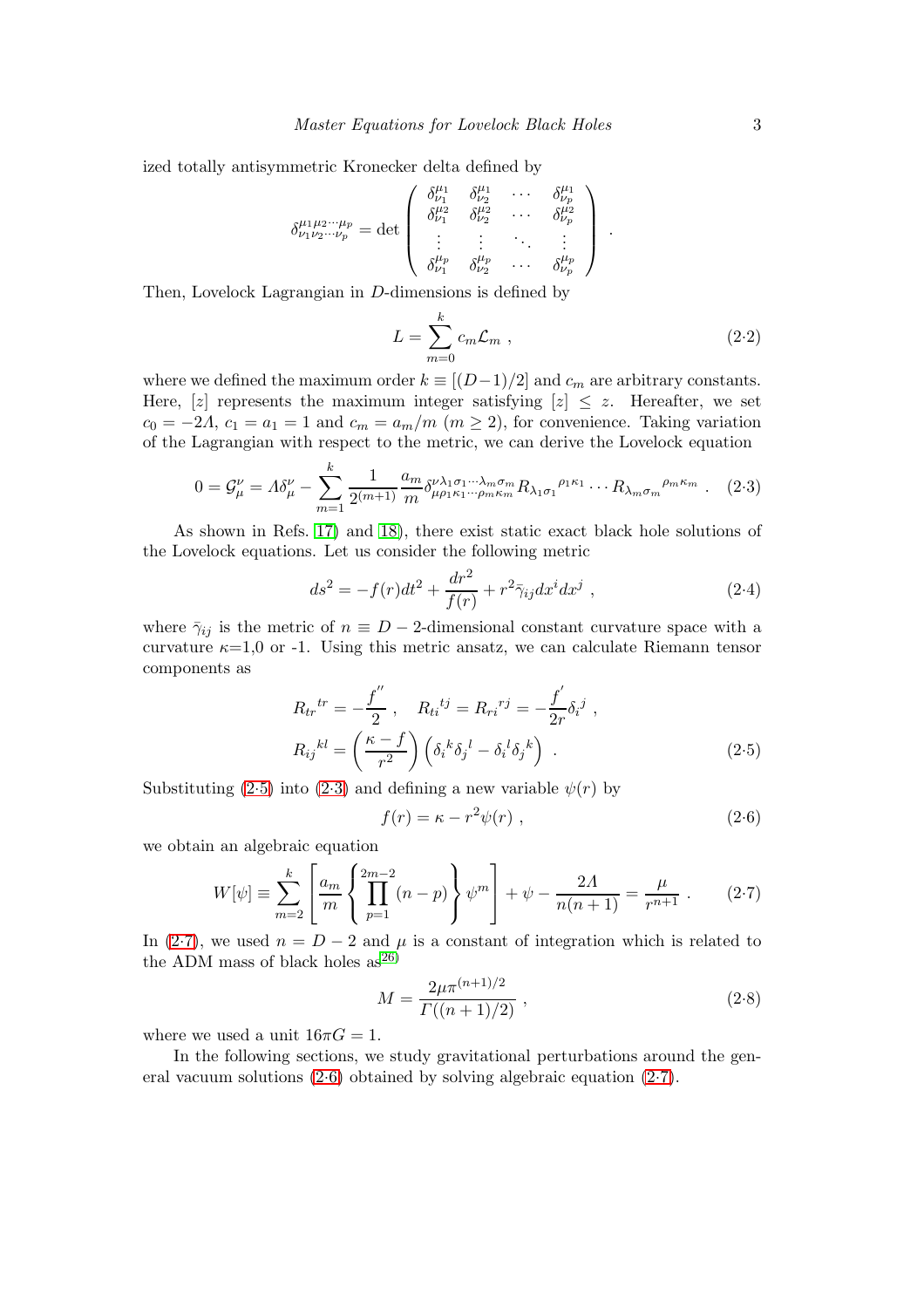<span id="page-3-0"></span>4 T.Takahashi and J.Soda

# §3. Linear Lovelock Tensor

In this section, we present general formulas for the linear Lovelock tensor around the solution [\(2.4\)](#page-2-4). The method introduced in this section is based on symmetry of the static Lovelock black holes. In detail, the point is that only  $R_{tr}^{tr}$ ,  $R_{ti}^{tj}$ ,  $R_{ri}^{rj}$ and  $R_{ij}{}^{kl}$  have nonzero value for the Riemann tensor due to the metric ansatz [\(2.4\)](#page-2-4).

From now on, we use  $\mu$ ,  $\nu$ ,  $\dots$  for  $(t, r, x^i)$ ,  $x$ ,  $y$ ,  $\dots$  for  $(r, x^i)$ , and  $i$ ,  $j$ ,  $\dots$ for  $(x<sup>i</sup>)$ , respectively. With this notation, we can show that

<span id="page-3-2"></span>
$$
\delta_{i_1 i_2 \cdots i_m}^{j_1 j_2 \cdots j_m} \delta_{j_1}^{i_1} = \{n - (m-1)\} \delta_{i_2 i_3 \cdots i_m}^{j_2 j_3 \cdots j_m} \tag{3.1}
$$

by induction. This formula is useful for later calculations. It is also easy to see that the linear Lovelock tensor reads

$$
\delta \mathcal{G}_{\mu}^{\nu} = -\sum_{m=1}^{k} \frac{a_{m}}{2^{(m+1)}} \delta^{\nu \lambda_{1} \sigma_{1} \cdots \lambda_{m} \sigma_{m}}_{\mu \rho_{1} \kappa_{1} \cdots \rho_{m} \kappa_{m}} \times R_{\lambda_{1} \sigma_{1}}^{\rho_{1} \kappa_{1}} \cdots R_{\lambda_{m-1} \sigma_{m-1}}^{\rho_{m-1} \kappa_{m}} \delta R_{\lambda_{m} \sigma_{m}}^{\rho_{m} \kappa_{m}} . \tag{3.2}
$$

Let us explain how to calculate  $\delta \mathcal{G}_t^t$  in detail and merely present final results for other components. First of all, we consider the totally antisymmetric Kronecker delta in  $\delta G_t^t$ , namely,  $\delta_{t\rho_1\kappa_1\cdots\rho_m\kappa_m}^{t\lambda_1\sigma_1\cdots\lambda_m\sigma_m}$ . Because of the antisymmetry, t cannot show up twice in the indexes. Hence, this Kronecker delta can be rewritten as

$$
\delta_{tx_1x_2\cdots x_{2m-1}x_{2m}}^{ty_1y_2\cdots y_{2m-1}y_{2m}} = \delta_{x_1x_2\cdots x_{2m-1}x_{2m}}^{y_1y_2\cdots y_{2m-1}y_{2m}},\tag{3.3}
$$

where we used properties  $\delta_t^t = 1$  and  $\delta_{x_p}^t = 0$ . Thus, we can rewrite  $\delta \mathcal{G}_t^t$  as

$$
\delta \mathcal{G}_t^t = \sum_m \left( -\frac{a_m}{2^{m+1}} \right) \delta_{x_1 x_2 \cdots x_{2m-1} x_{2m}}^{y_1 y_2 \cdots y_{2m-1} y_{2m}} \times R_{y_1 y_2}^{x_1 x_2} \cdots R_{y_{2m-3} y_{2m-2}}^{x_{2m-1} x_{2m}} \delta R_{y_{2m-1} y_{2m}}^{x_{2m-1} x_{2m}}.
$$

Here, when taking the summation of  $x_p$  and  $y_p$ , we have to consider three cases. One is that there is no r index, that is, all  $x_p$  and  $y_p$  are  $i_p$  and  $j_p$ , respectively. For the other two cases, we have r index. Assume  $x_p = r$ , then, there must exist p' such that  $y_{p'} = r$  because the totally antisymmetric delta consists of Kronecker delta. One possibility is  $x_{2q-1} = r$  or  $x_{2q} = r$  ( $1 \le q \le m-1$ ). For this case, p' must be  $p' = 2q - 1$  or 2q because of the background property [\(2.5\)](#page-2-0). The remaining possibility is  $x_{2m-1} = r$  or  $x_{2m} = r$ . For this case, we have to take  $p' = 2m - 1$  or  $2m$ . The reason is as follows. If  $p' \neq 2m-1$  nor  $p' \neq 2m$ , there must exist  $q'$   $(1 \leq q' \leq 2m-2)$ such that  $y_{q'} = r$ . For example, if we take  $y_1 = r$ ,  $x_1$  or  $x_2$  must be r because of the formula [\(2.5\)](#page-2-0). In any case,  $\delta_{x_1x_2...}^{y_1y_2...}$  must be zero because of the antisymmetry. To summarize,  $\delta \mathcal{G}_t^t$  can be written as

<span id="page-3-1"></span>
$$
\delta \mathcal{G}_t^t = \sum_m \left( -\frac{a_m}{2^{m+1}} \right) \left[ \frac{a_m}{\delta_{i_1 \cdots i_{2m}}^{j_1 \cdots j_{2m}} R_{j_1 j_2}^{i_1 i_2} \times \cdots \times R_{j_{2m-3} j_{2m-2}}^{i_{2m-3} j_{2m-2}} \delta R_{j_{2m-1} j_{2m}}^{i_{2m-1} i_{2m}} \right]
$$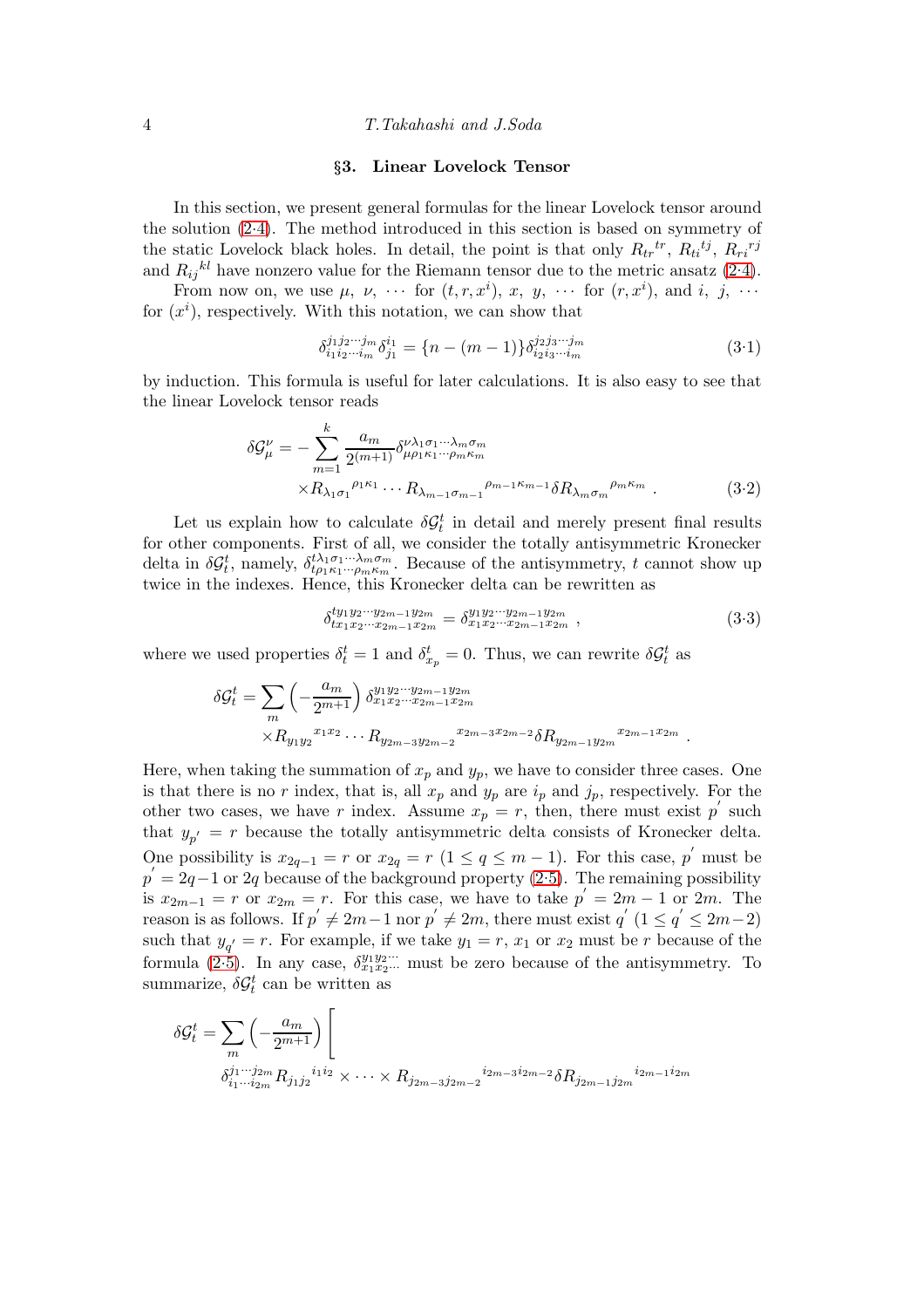+ 
$$
4(m-1)\delta_{i_1\cdots i_{2m-1}}^{j_1\cdots j_{2m-1}}
$$
  
\n $\times R_{rj_1}^{ri_1} R_{j_2j_3}^{i_2i_3} \times \cdots \times R_{j_{2m-4}j_{2m-3}}^{i_{2m-4}j_{2m-3}} \delta R_{j_{2m-2}j_{2m-1}}^{i_{2m-2}i_{2m-1}}$   
\n+  $4\delta_{i_1\cdots i_{2m-1}}^{j_1\cdots j_{2m-1}} R_{j_1j_2}^{i_1i_2} \times \cdots \times R_{j_{2m-3}j_{2m-2}}^{i_{2m-3}i_{2m-2}} \delta R_{j_{2m-1}r}^{i_{2m-1}r}.$  (3.4)

Substituting the background quantities  $(2.5)$  into  $(3.4)$  and using the formula  $(3.1)$ , we can proceed as

$$
\delta \mathcal{G}_t^t = \sum_{m=1}^k \left( -\frac{a_m}{2^{m+1}} \right) \left[
$$
  
\n
$$
2^{m-1} \left( \frac{\kappa - f}{r^2} \right)^{m-1} \delta_{i_1 \cdots i_{2m}}^{j_1 \cdots j_{2m}} \delta_{j_1}^{i_1} \cdots \delta_{j_{2m-2}}^{i_{2m-2}} \delta R_{j_{2m-1}j_{2m}}^{i_{2m-1}i_{2m}}
$$
  
\n
$$
+ 4(m-1)2^{m-2} \left( -\frac{f'}{2r} \right) \left( \frac{\kappa - f}{r^2} \right)^{m-2}
$$
  
\n
$$
\times \delta_{i_1 \cdots i_{2m-1}}^{j_1 \cdots j_{2m-1}} \delta_{j_1}^{i_1} \cdots \delta_{j_{2m-3}}^{i_{2m-3}} \delta R_{j_{2m-2}j_{2m-1}}^{i_{2m-2}i_{2m-1}}
$$
  
\n
$$
+ 4 \cdot 2^{m-1} \left( \frac{\kappa - f}{r^2} \right)^{m-1} \delta_{i_1 \cdots i_{2m-1}}^{j_1 \cdots j_{2m-1}} \delta_{j_1}^{i_1} \cdots \delta_{j_{2m-2}}^{i_{2m-2}} \delta R_{j_{2m-1}r}^{i_{2m-1}r} \right]
$$

$$
= \sum_{m=1}^{k} a_m \left[ \left( -\frac{1}{4} \left\{ \prod_{p=2}^{2m-1} (n-p) \right\} \left( \frac{\kappa - f}{r^2} \right)^{m-1} + (m-1) \left\{ \prod_{p=2}^{2m-2} (n-p) \right\} \left( \frac{f'}{4r} \right) \left( \frac{\kappa - f}{r^2} \right)^{m-2} \right) \delta_{ik}^{jl} \delta R_{jl}{}^{ik} - \left\{ \prod_{p=1}^{2m-2} (n-p) \right\} \left( \frac{\kappa - f}{r^2} \right)^{m-1} \delta_i^j \delta R_{jr}{}^{ir} \right] = -\frac{T'}{2(n-1)r^{n-2}} \delta_i^j \delta_k^l \delta R_{jl}{}^{ik} - \frac{T}{r^{n-1}} \delta_i^j \delta R_{jr}{}^{ir} , \tag{3.5}
$$

where we used the relation  $\delta_{ij}^{kl}\delta R_{kl}^{ij} = 2\delta_i^k\delta_j^l\delta R_{kl}^{ij}$  in the last equality. Here,  $T(r)$ is defined by

$$
T(r) \equiv r^{n-1} \partial_{\psi} W[\psi] = r^{n-1} \left( 1 + \sum_{m=2}^{k} \left[ a_m \left\{ \prod_{p=1}^{2m-2} (n-p) \right\} \psi^{m-1} \right] \right) . \quad (3.6)
$$

Similarly, we can deduce other components of the linear Lovelock tensor. The results are as follows;

<span id="page-4-0"></span>
$$
\delta \mathcal{G}^t_t = - \frac{T^{'}}{2(n-1)r^{n-2}} \delta^j_i \delta^l_k \delta R_{jl}{}^{ik} - \frac{T}{r^{n-1}} \delta^j_i \delta R_{jr}{}^{ir} \;,
$$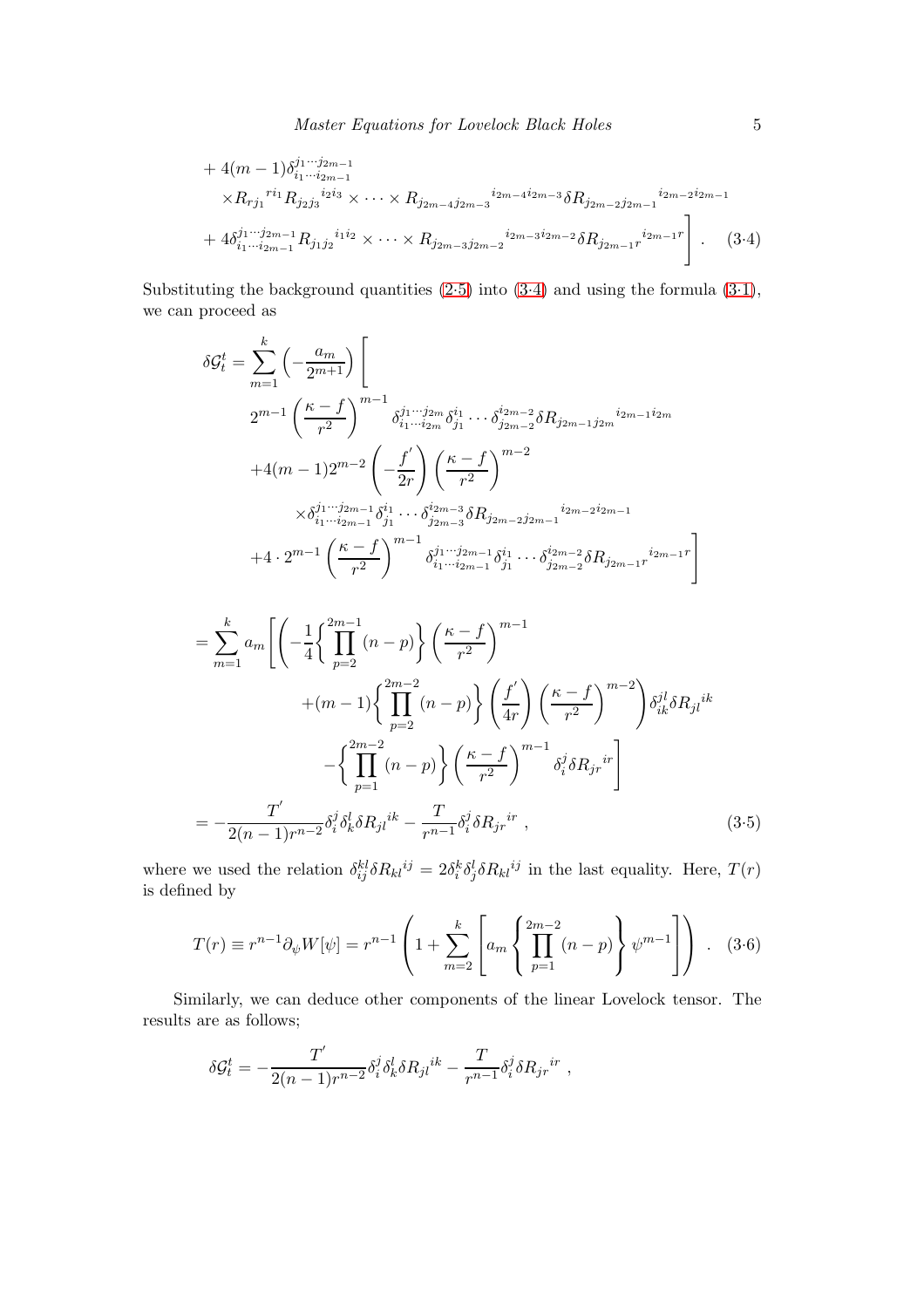$$
\delta \mathcal{G}_{t}^{r} = -\frac{T}{r^{n-1}} \delta_{i}^{j} \delta R_{jt}^{ir} ,
$$
  
\n
$$
\delta \mathcal{G}_{t}^{i} = \frac{T'}{(n-1)r^{n-2}} \delta_{k}^{j} \delta R_{tj}^{ik} + \frac{T}{r^{n-1}} \delta R_{tr}^{ir} ,
$$
  
\n
$$
\delta \mathcal{G}_{r}^{r} = -\frac{T'}{2(n-1)r^{n-2}} \delta_{i}^{j} \delta_{k}^{l} \delta R_{jl}^{ik} - \frac{T}{r^{n-1}} \delta_{i}^{j} \delta R_{jt}^{it} ,
$$
  
\n
$$
\delta \mathcal{G}_{r}^{i} = \frac{T'}{(n-1)r^{n-2}} \delta_{k}^{j} \delta R_{rj}^{ik} + \frac{T}{r^{n-1}} \delta R_{rt}^{it} ,
$$
  
\n
$$
\delta \mathcal{G}_{i}^{j} = \frac{T'}{(n-1)r^{n-2}} \left( \delta R_{ti}^{tj} + \delta R_{ri}^{rj} \right) + \frac{T''}{(n-1)(n-2)r^{n-3}} \delta_{l}^{k} \delta R_{ik}^{jl} -\delta_{i}^{j} \left[ \frac{T}{r^{n-1}} \delta R_{tr}^{r} + \frac{T'}{(n-1)r^{n-2}} \left( \delta R_{tk}^{l} + \delta R_{rk}^{l} \right) \delta_{l}^{k} + \frac{T''}{2(n-1)(n-2)r^{n-3}} \delta_{l}^{k} \delta_{l}^{q} \delta R_{kq}^{lp} \right].
$$
  
\n(3.7)

Thus, in order to derive the linear Lovelock equations, we need to know the perturbed Riemann tensor  $\delta R_{\mu\nu}{}^{\rho\lambda}$ .

Since Lovelock black holes have  $n$ -dimensional symmetric space, we can classify perturbations into tensor, vector and scalar type perturbations. In following sections, we treat these three type of perturbations separately.

# §4. Master equation for tensor perturbations

<span id="page-5-0"></span>In this section, we derive the master equation for tensor perturbations of static Lovelock black holes.

Tensor perturbations around the solution [\(2.4\)](#page-2-4) is characterized by

<span id="page-5-1"></span>
$$
\delta g_{ab} = 0 \;, \quad \delta g_{ai} = 0 \;, \quad \delta g_{ij} = r^2 \phi(t, r) \bar{h}_{ij}(x^i) \;, \tag{4-1}
$$

where  $a, b = (t, r)$  and  $\phi(t, r)$  represents the dynamical degrees of freedom. Here, tensor harmonics  $\bar{h}_{ij}$  are defined by

$$
\bar{\nabla}^k \bar{\nabla}_k \bar{h}_{ij} = -\gamma_t \bar{h}_{ij} , \qquad \bar{\nabla}^i \bar{h}_{ij} = 0 , \quad \bar{\gamma}^{ij} \bar{h}_{ij} = 0 , \qquad (4.2)
$$

where  $\bar{\nabla}^i$  denotes a covariant derivative with respect to  $\bar{\gamma}_{ij}$  and the eigenvalue is given by  $\gamma_t = \ell(\ell + n - 1) - 2$ ,  $(\ell = 2, 3, 4 \cdots)$  for  $\kappa = 1$  and positive real numbers for  $\kappa = -1, 0$ . Note that indexes i, j,  $\cdots$  are raised or lowered by  $\bar{\gamma}_{ij}$ .

For tensor perturbations, from [\(3.7\)](#page-4-0), it is clear that components other than  $\delta \mathcal{G}_i^j$ i vanish and the terms proportional to  $\delta_i^j$  $\sum_{i=1}^{j}$  in  $\delta \mathcal{G}_i^j$  $i$ <sub>i</sub> also disappear. Therefore, what we have to calculate are  $\delta R_{ti}^{ij}$ ,  $\delta R_{ri}^{rj}$  and  $\delta_l^m \delta R_{im}^{j}$ . From the metric ansatz [\(2.4\)](#page-2-4) and [\(4.1\)](#page-5-1), these components can be deduced as

$$
\delta R_{ti}{}^{tj} = \left[\frac{\ddot{\phi}}{2f} - \frac{f'\phi'}{4}\right] \bar{h}_i{}^j ,
$$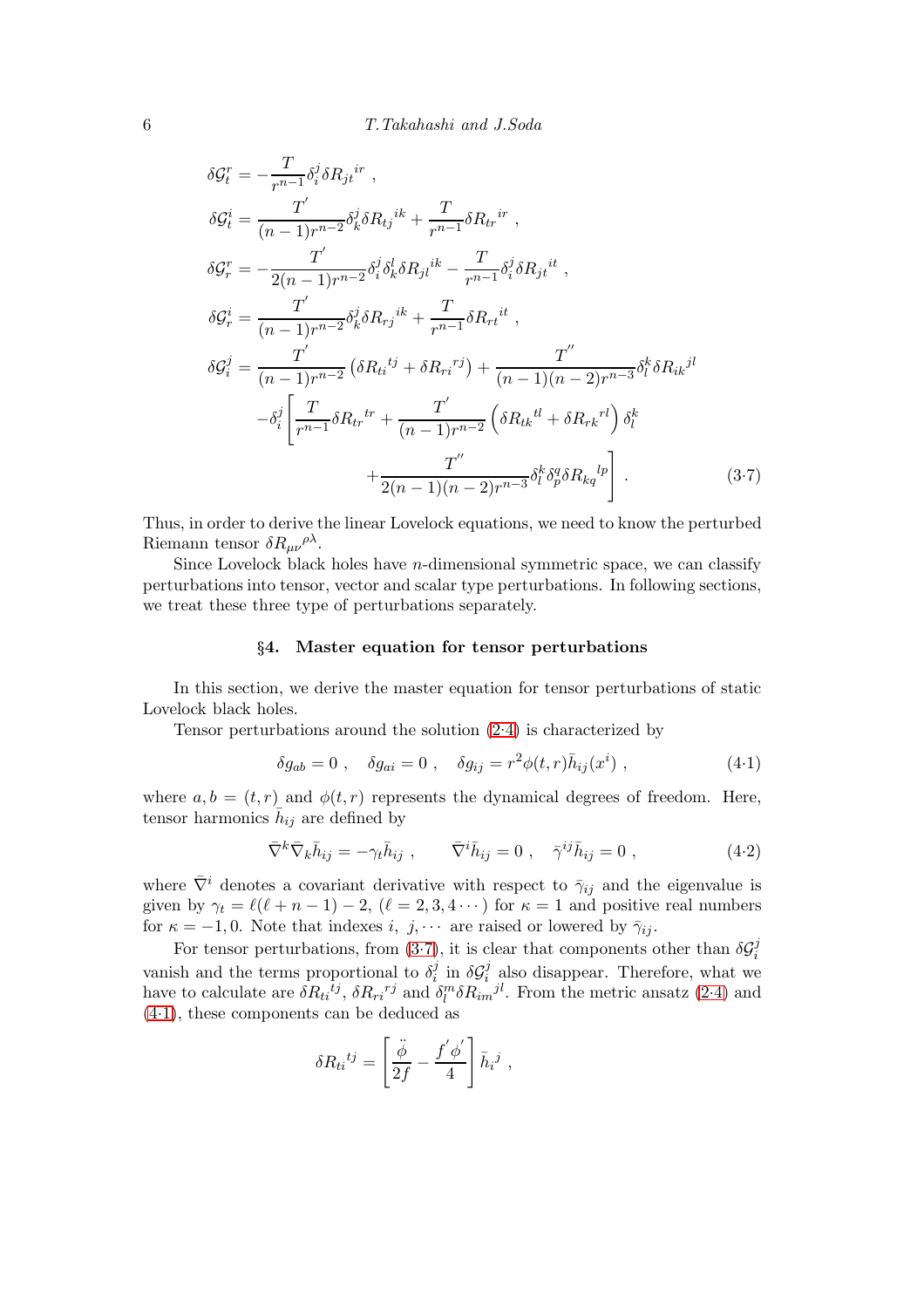Master Equations for Lovelock Black Holes 7

$$
\delta R_{ri}^{rj} = \left[ -\frac{f\phi''}{2} + \left( -\frac{f'}{4} - \frac{f}{r} \right) \phi' \right] \bar{h}_i^j ,
$$

$$
\delta_l^m \delta R_{im}^{jl} = \left[ -\frac{n-2}{2} \frac{f}{r} \phi' + \frac{2\kappa + \gamma_t}{2r^2} \phi \right] \bar{h}_i^j .
$$
(4.3)

Then, substituting these results into [\(3.7\)](#page-4-0), we can calculate  $\delta \mathcal{G}_i^j$  $i$  as follows;

$$
(n-1)r^{n-2}\delta G_i^j
$$
  
=  $T'(\delta R_{ti}^{tj} + \delta R_{ri}^{rj}) + \frac{rT''}{(n-2)}\delta_l^m \delta R_{im}^{jl}$   
=  $\left[\frac{T'}{2f}(\ddot{\phi} - f^2\phi'') - \left(\frac{f'T'}{2} + \frac{fT'}{r} + \frac{fT''}{2}\right)\phi' + \frac{(2\kappa + \gamma_t)T''}{2(n-2)r}\phi\right]\bar{h}_i^j$ . (4.4)

Separating the variables  $\phi(r,t) = \chi(r)e^{-i\omega t}$ , we can derive the master equation for the tensor perturbations from the linear Lovelock equation  $\delta \mathcal{G}_{\mu}^{\nu} = 0$  as follows;

<span id="page-6-1"></span>
$$
- f^{2} \chi'' - \left( f^{2} \frac{T''}{T'} + \frac{2f^{2}}{r} + f f' \right) \chi' + \frac{(2\kappa + \gamma_{t}) f T''}{(n - 2)r T'} \chi = \omega^{2} \chi . \tag{4.5}
$$

Here, we should stress that we have assumed nothing for Lovelock coefficients and  $f(r)$ . Hence, the master equation we derived is quite general.

Furthermore, introducing a new function  $\Psi(r) = \chi(r)r\sqrt{T'(r)}$  and using tortoise coordinate r<sup>\*</sup> which is defined as  $dr^*/dr = 1/f(r)$ , we can transform the master equation  $(4.5)$  into Schrödinger type equation

$$
-\frac{d^2\Psi}{dr^{*2}} + V_t(r(r^*))\Psi = \omega^2\Psi , \qquad (4.6)
$$

where we have defined the effective potential

$$
V_t(r) = \frac{(2\kappa + \gamma_t)f}{(n-2)r}\frac{d\ln T'}{dr} + \frac{1}{r\sqrt{T'}}f\frac{d}{dr}\left(f\frac{d}{dr}r\sqrt{T'}\right) . \tag{4.7}
$$

<span id="page-6-0"></span>Here, we have assumed  $T' > 0$  in order to avoid ghost instability.<sup>[25\)](#page-13-1)</sup>

# §5. Master equation for vector perturbations

In this section, we consider vector perturbations of static Lovelock black holes and derive the master equation.

We take the Regge-Wheeler gauge

<span id="page-6-2"></span>
$$
\delta g_{\mu\nu} = \begin{pmatrix} 0 & 0 & v_i \\ 0 & 0 & w_i \\ \hline \textbf{sym} & \textbf{sym} & 0 \end{pmatrix} , \qquad (5.1)
$$

where  $v_i$  and  $w_i$  satisfy transverse condition  $\bar{\nabla}^i v_i = \bar{\nabla}^i w_i = 0$  and "sym" means symmetric part of metric perturbations.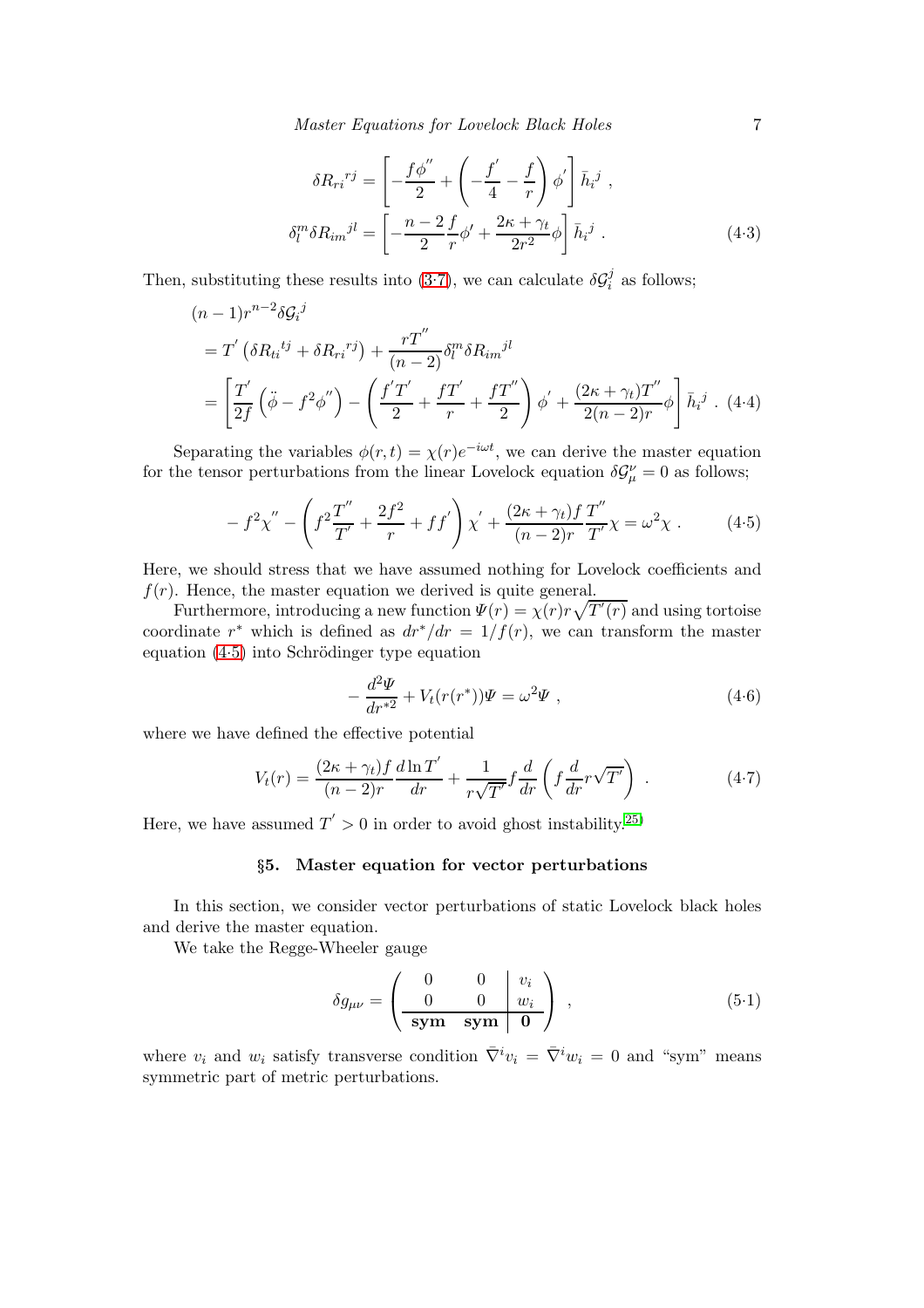From the ansatz [\(5.1\)](#page-6-2), it is clear that  $\delta \mathcal{G}_t^t = \delta \mathcal{G}_r^r = \delta \mathcal{G}_t^r = 0$ . The components of  $\delta R_{\mu\nu}{}^{\rho\lambda}$  which is necessary for calculations of non-zero components of  $\delta \mathcal{G}^{\nu}_{\mu}$  are as follows;

$$
\delta R_{tk}{}^{ij} = \frac{\kappa - f}{r^4} \left( \delta_k^j v^i - \delta_k^i v^j \right) + \frac{f'}{2r^3} \left( \delta_k^j v^i - \delta_k^i v^j \right) \n- \frac{1}{2r^4} \left[ -v^j{}_{|k}{}^{|i} + v^i{}_{|k}{}^{|j} + \kappa (\delta_k^j v^i - \delta_k^i v^j) \right] \n- \frac{f}{2r^3} \left[ \delta_k^j \left( v^{i'} - \dot{w}^i - \frac{2}{r} v^i \right) - \delta_k^i \left( v^{j'} - \dot{w}^j - \frac{2}{r} v^j \right) \right],
$$
\n
$$
\delta R_{tr}{}^{ir} = - \frac{f'}{2r^3} v^i + \frac{f''}{2r^2} v^i
$$
\n
$$
- \frac{f}{2r^3} \left( v^{i'} - \dot{w}^i - \frac{2}{r} v^i \right) - \frac{f}{2r^2} \left( v^{i'} - \dot{w}^i - \frac{2}{r} v^i \right)',
$$
\n
$$
\delta R_{rk}{}^{ij} = \frac{\kappa - f}{r^4} \left( \delta_k^j w^i - \delta_k^i w^j \right) + \frac{f'}{2r^3} \left( \delta_k^j w^i - \delta_k^i w^j \right) \n+ \frac{1}{2r^4} \left[ w^j{}_{|k}{}^{|i} - w^i{}_{|k}{}^{|j} - \kappa (\delta_k^j w^i - \delta_k^i w^j) \right],
$$
\n
$$
\delta R_{tr}{}^{ti} = - \frac{f'}{2r^3} w^i + \frac{f''}{2r^2} w^i - \frac{1}{2r^2 f} \left( v^{i'} - \dot{w}^i - \frac{2}{r} v^i \right)',
$$
\n
$$
\delta R_{ti}{}^{tj} = - \frac{1}{2r^2 f} \left( \dot{v}_i{}^{|j} + \dot{v}^j{}_{|i} \right) + \frac{f'}{4r^2} \left( w_i{}^{|j} + w^j{}_{|i} \right)',
$$
\n
$$
\delta R_{ri}{}^{tj} = \frac{f'}{4r^
$$

where we use |i as a covariant derivative with respect to  $\bar{\gamma}_{ij}$  instead of  $\bar{\nabla}_i$ . Then, substituting these results into  $(3.7)$ , we can get the linear Lovelock tensor as follows:

$$
2r^{n+2}\delta \mathcal{G}_{t}^{i} = -\frac{T^{'}}{n-1}v^{i|k}{}_{|k} - \kappa T^{'}v^{i} - f\left\{rT\left(v^{i'} - \dot{w}^{i} - \frac{2}{r}v^{i}\right)\right\}^{'} ,
$$
  

$$
2r^{n+2}\delta \mathcal{G}_{r}^{i} = -\frac{T^{'}}{n-1}w^{i|k}{}_{|k} - \kappa T^{'}w^{i} - \frac{rT}{f}\left(v^{i'} - \dot{w}^{i} - \frac{2}{r}v^{i}\right)^{'} ,
$$
  

$$
2(n-1)r^{n}\delta \mathcal{G}_{i}^{j} = -\frac{T^{'}}{f}\left(\dot{v}_{i}{}^{|j} + \dot{v}^{j}{}_{|i}\right) + \left\{fT^{'}\left(w_{i}{}^{|j} + w^{j}{}_{|i}\right)\right\}^{'} ,
$$
 (5.3)

where we used the relation

<span id="page-7-0"></span>
$$
\{rf' + 2(\kappa - f)\}T = (n+1)\mu ,\qquad (5.4)
$$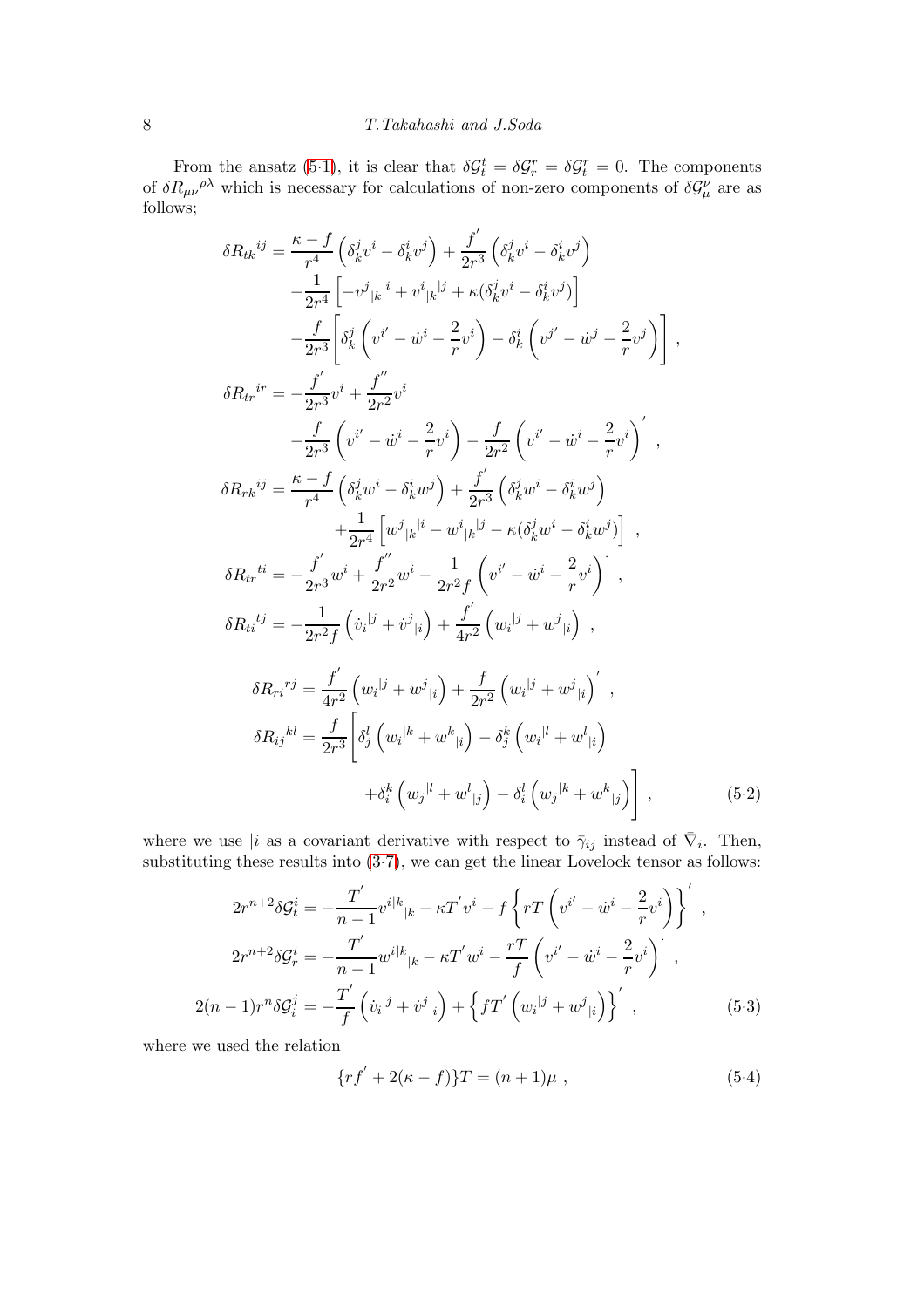and its derivative with respect to  $r$ . Then, after expanding metric perturbations by vector harmonics  $\bar{V}_i$ , which satisfies  $\bar{\nabla}_k \bar{\nabla}^k \bar{V}_i = -\gamma_v \bar{V}_i$  with  $\gamma_v = \ell(\ell + n - 1) - 1$  $(\ell > 2)$  for  $\kappa = 1$  and non-negative numbers for  $\kappa = 0, -1$ , we can get the linear Lovelock equation as

<span id="page-8-1"></span>
$$
\begin{cases}\n\left(\frac{\gamma_v}{n-1} - \kappa\right) v T' - f \left\{ rT \left( v' - \dot{w} - \frac{2}{r} v \right) \right\}' = 0, \\
\left(\frac{\gamma_v}{n-1} - \kappa\right) w T' - \frac{rT}{f} \left( v' - \dot{w} - \frac{2}{r} v \right)' = 0, \\
-\frac{T'}{f} \dot{v} + \left( f T' w \right)' = 0.\n\end{cases}
$$
\n(5.5)

Note that only two equations among these equations are independent. In fact, we can get the third equation in [\(5.5\)](#page-8-1) by combining a derivative of the first equation with respect to t and a derivative of the second equation multiplied by  $f(r)$  with respect to  $r$ . Here, we use the second and third equations in  $(5.5)$ . We have not considered the exceptional mode  $\gamma_v = (n-1)\kappa$  since its treatment is well known. [8\)](#page-12-5), [27\)](#page-13-3)

In this paper, we assume  $T'$  is always positive otherwise there exists ghost instability for tensor perturbations. Under this assumption, we can eliminate  $v$  from the second equation in [\(5.5\)](#page-8-1) using the third equation. The resultant master equation is given by

<span id="page-8-2"></span>
$$
\frac{r}{f}\ddot{w} - \frac{r^3T}{f} \left\{ \frac{f}{r^2T'} \left( fT'w \right)' \right\}' + \left( \frac{\gamma_v}{n-1} - \kappa \right) T'w = 0 . \tag{5.6}
$$

Furthermore, under the assumption of positivity of  $T'$ , we can introduce a new variable

$$
\chi = \frac{f}{r} \sqrt{T'} w \ .
$$

We also perform Fourier transformation  $\chi = \Psi e^{-i\omega t}$ . Thus, using the new variable and a tortoise coordinate  $r^*$ , we can rewrite Eq. [\(5.6\)](#page-8-2) as

$$
-\partial_{r^*}^2 \Psi + V_v(r)\Psi = \omega^2 \Psi \tag{5.7}
$$

where we have defined the effective potential for vector perturbations

$$
V_v(r) = r\sqrt{T'}f\partial_r\left(f\partial_r\frac{1}{r\sqrt{T'}}\right) + \left(\frac{\gamma_v}{n-1} - \kappa\right)\frac{fT'}{rT}.
$$
 (5.8)

Note that we have not assumed anything for  $f(r)$  and Lovelock coefficients  $a_m$  except for the positivity of  $T'$ . In this sense, this Schrödinger type master equation is quite general.

# §6. Master equation for Scalar Perturbations

<span id="page-8-0"></span>In this section, we derive the master equation for scalar perturbations of static Lovelock black holes.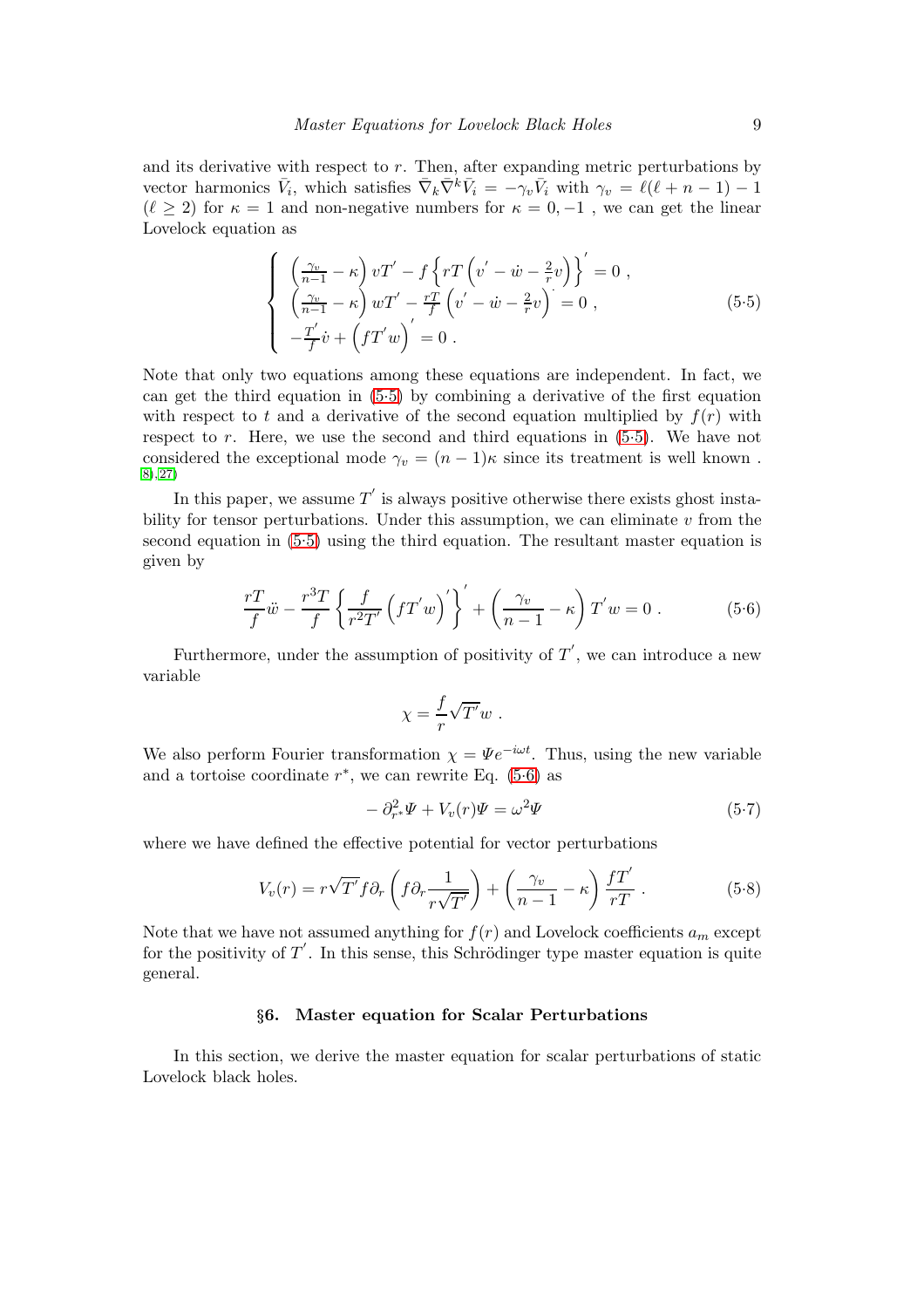We use the Zerilli gauge:

$$
h_{\mu\nu} = \begin{pmatrix} f\bar{H} & H_1 & 0 \\ \frac{sym & H/f}{\textbf{sym}} & \textbf{sym} & r^2 K \bar{\gamma}_{ij} \end{pmatrix} , \qquad (6.1)
$$

where "sym" represents symmetric part of metric perturbations.

Following Ref. [23\)](#page-12-18), we derive the master equation from  $\delta \mathcal{G}_i^j = 0 (i \neq j)$ ,  $\delta \mathcal{G}_t^r = 0$ ,  $\delta \mathcal{G}_t^t = 0$ ,  $\delta \mathcal{G}_r^i = 0$  and  $\delta \mathcal{G}_r^r = 0$ . Taking look at Eqs.[\(3.7\)](#page-4-0), we see that we need  $\delta R_{ti}^{tj}$ ,  $\delta R_{ri}{}^{rj}, \, \delta R_{ij}{}^{kl}, \, \delta R_{ti}{}^{rj}, \, \delta R_{ri}{}^{jk}$  and  $\delta R_{tr}{}^{ti}$  . With the Zerilli gauge, these components can be calculated as follows:

$$
\delta R_{ti}^{tj} = \frac{1}{2r^2} \bar{H}_{|i}^{\ |j} + \left( -\frac{1}{r} \dot{H}_1 + \frac{1}{2f} \ddot{K} - \frac{f'}{4} K' + \frac{f}{2r} \bar{H}' + \frac{f'}{2r} H \right) \delta_i^j ,
$$
  
\n
$$
\delta R_{ri}^{rj} = -\frac{1}{2r^2} H_{|i}^{\ |j} + \left( \frac{1}{2r} (fH)' - \frac{f'}{4} K' - \frac{f}{r} K' - \frac{f}{2} K'' \right) \delta_i^j ,
$$
  
\n
$$
\delta R_{ij}^{kl} = \frac{1}{2r^2} \left[ K_{|j}^{\ |k} \delta_i^l - K_{|i}^{\ |k} \delta_j^l - K_{|j}^{\ |l} \delta_i^k + K_{|i}^{\ |l} \delta_j^k \right]
$$
  
\n
$$
+ \left( -\frac{\kappa}{r^2} K + \frac{f}{r^2} H - \frac{f}{r} K' \right) \left( \delta_i^k \delta_j^l - \delta_i^l \delta_j^k \right) ,
$$

$$
\delta R_{ti}^{rj} = -\frac{f}{2r^2} H_{1|i}^{\dagger j} - \left( -\frac{f}{2r} \dot{H} - \frac{f'}{4} \dot{K} + \frac{f}{2} \dot{K}' + \frac{f}{2r} \dot{K} \right) \delta_i^j ,
$$
  
\n
$$
\delta R_{ri}^{jk} = \frac{1}{2r^3} \left( H^{[j} \delta_i^k - H^{[k} \delta_i^j) - \frac{1}{2r^2} \left( K'^{[j} \delta_i^k - K'^{[k} \delta_i^j) \right) ,
$$
  
\n
$$
\delta R_{tr}^{ti} = \frac{1}{2r^2} \left[ \frac{f'}{2f} \left( H + \bar{H} \right) + \bar{H}' - \frac{1}{r} \bar{H} - \frac{1}{f} \dot{H}_1 \right]^{[i} , \tag{6.2}
$$

where |i means a covariant derivative with respect to  $\bar{\gamma}_{ij}$ . Then, we can calculate the linear Lovelock equations. Expanding metric perturbations in terms of scalar harmonics  $\bar{Y}$  which satisfy  $\bar{\nabla}_k \bar{\nabla}^k \bar{Y} = -\gamma_s \bar{Y}$  with  $\gamma_s = \ell(\ell+n-1)$  for  $\kappa = 1$  and positive numbers for  $\kappa = 0, -1$ , we obtain the linear Lovelock equations

<span id="page-9-0"></span>
$$
\delta \mathcal{G}_i^j = 0 \ (i \neq j) \Leftrightarrow T'(\bar{H} - H) = rT''K , \qquad (6.3)
$$

<span id="page-9-1"></span>
$$
\delta \mathcal{G}_t^r = 0 \Leftrightarrow -\gamma_s H_1 + n \left[ r(K - H) + r^2 K' - \frac{r^2 f'}{2f} K \right] = 0 , \qquad (6.4)
$$

<span id="page-9-2"></span>
$$
\delta \mathcal{G}_t^t = 0 \Leftrightarrow \left\{ -\gamma_s T - nr(fT)'\right\} H - nTrfH' + rT'(n\kappa - \gamma_s)K + \left\{ \frac{nTr^2f'}{2} + nf(r^2T)'\right\} K' + nTr^2fK'' = 0 ,\qquad (6.5)
$$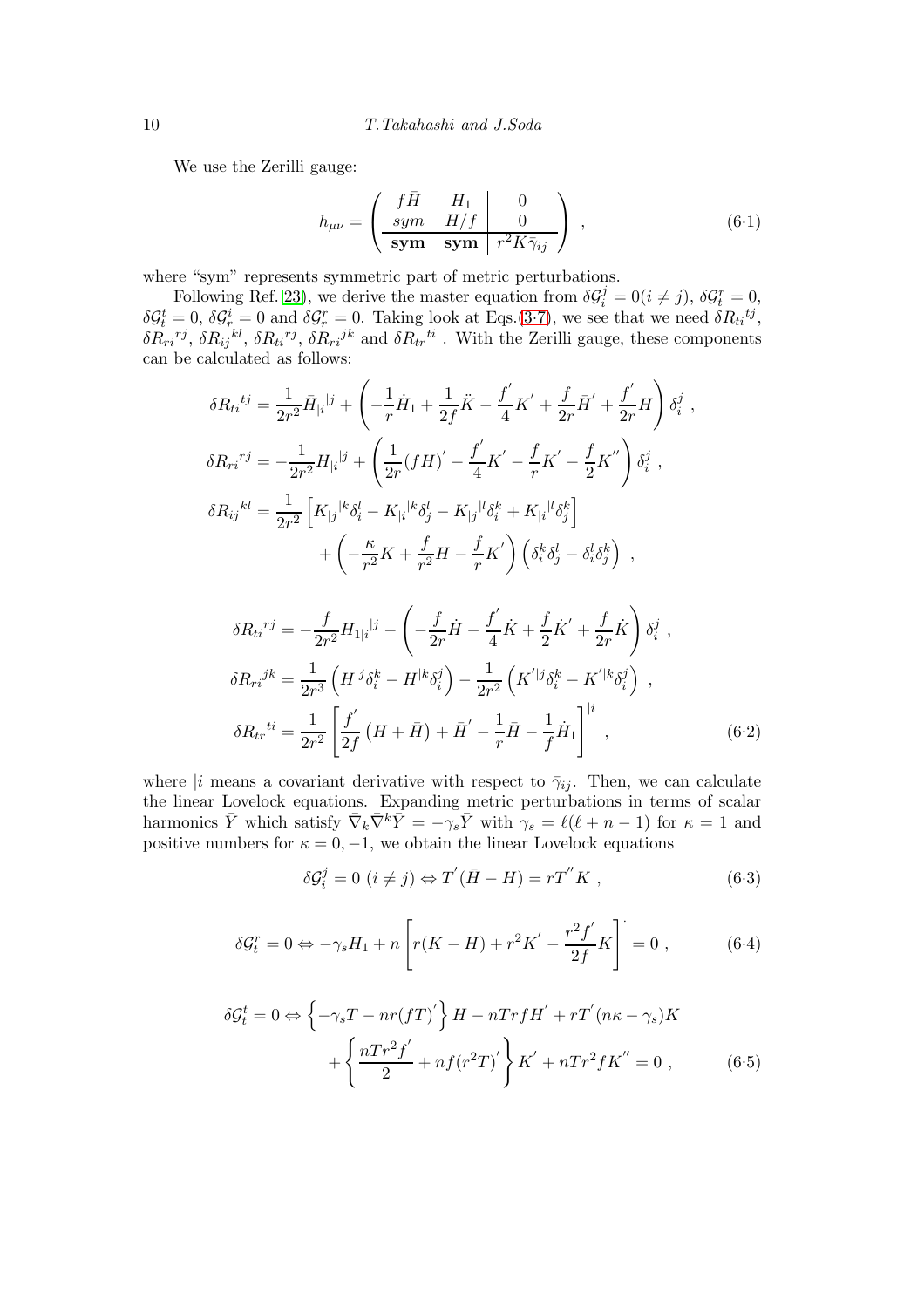Master Equations for Lovelock Black Holes 11

<span id="page-10-3"></span>
$$
\delta \mathcal{G}_r^i = 0 \Leftrightarrow rT' \left( \frac{1}{r} H - K' \right)
$$
  
+
$$
T \left[ \frac{f'}{2f} (H + \bar{H}) + \bar{H}' - \frac{1}{r} \bar{H} - \frac{1}{f} \dot{H}_1 \right] = 0 , \qquad (6.6)
$$

<span id="page-10-4"></span>
$$
\delta \mathcal{G}_r^r = 0 \Leftrightarrow \frac{nTr^2}{f} \left( \frac{2f}{r} \dot{H}_1 - \ddot{K} \right) + rT'(n\kappa - \gamma_s)K + \left( nT'r^2f + \frac{nTr^2f'}{2} \right)K'
$$

$$
-nr(Tf)'H + \gamma_s T\bar{H} - nTrf\bar{H}' = 0.
$$
 (6.7)

Now we derive the master equation for scalar perturbations from these equations. We do not consider exceptional gauge dependent modes  $\gamma_s = 0$  and  $\gamma_s = n\kappa$  modes since treatment of these modes is well known.<sup>[8\)](#page-12-5), 27</sup> We also assume  $T' > 0$  outside the horizon again. First of all, we show that all perturbative variables  $\bar{H}$ ,  $H_1$ ,  $H$  and K can be expressed by a single master function  $\phi$  defined later. From Eq. [\(6.3\)](#page-9-0),  $\bar{H}$ can be expressed by  $H$  and  $K$  as

<span id="page-10-0"></span>
$$
\bar{H} = H + \frac{rT''}{T'}K \tag{6.8}
$$

By inspecting Eq. [\(6.4\)](#page-9-1), we see that it is convenient to define a master function  $\phi$  as

<span id="page-10-1"></span>
$$
H_1 \equiv \frac{r}{f} \left( \dot{\phi} + \dot{K} \right) . \tag{6.9}
$$

Then, we can express H using  $\phi$  and K by integrating [\(6.4\)](#page-9-1) with respect to t. The result is given by

<span id="page-10-2"></span>
$$
H = -\frac{\gamma_s}{nf} \phi + rK' - \frac{A(r)}{2nf}K ,
$$
\n(6.10)

where

$$
A(r) = -2nf + 2\gamma_s + nrf' \t\t(6.11)
$$

Note that there may exist an arbitrary function of r as a constant of integration. However, this function can be absorbed into the definition of  $\phi$ . From Eqs.[\(6.8\)](#page-10-0), [\(6.9\)](#page-10-1) and [\(6.10\)](#page-10-2), it turns out that we need to express K by  $\phi$  in order to express all variables in terms of  $\phi$ . Substituting [\(6.10\)](#page-10-2) into [\(6.5\)](#page-9-2), we obtain such a formula

<span id="page-10-5"></span>
$$
K = -\frac{2}{A} \left[ nr f \phi' + \left( \gamma_s + nr f \frac{T'}{T} \right) \phi \right] , \qquad (6.12)
$$

where we used a relation

$$
(AT)' = 2\gamma_s T' + n\{(rf' - 2f)T\}' = 2(\gamma_s - n\kappa)T', \qquad (6.13)
$$

which can be derived from  $(5.4)$ .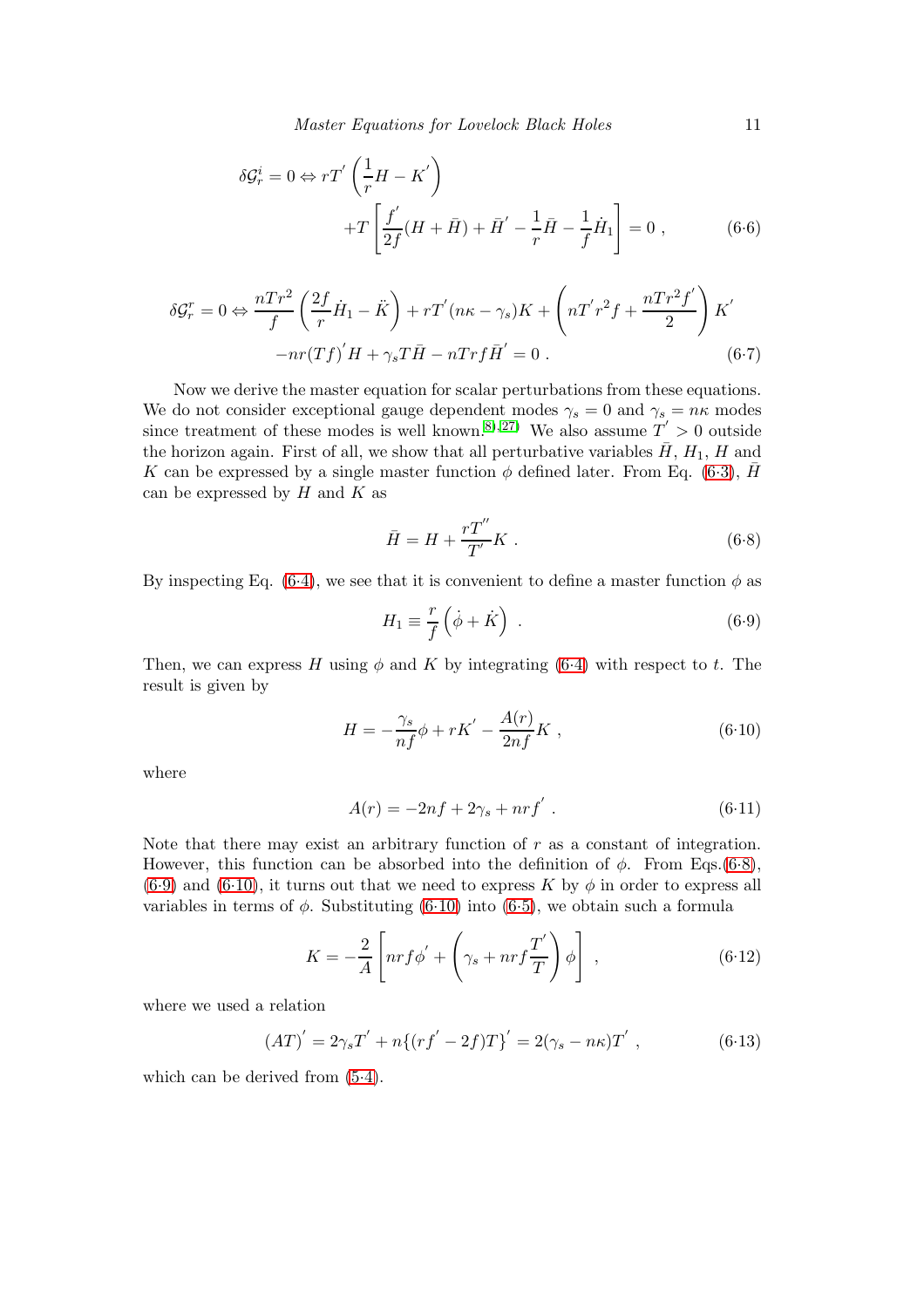Now, we are in a position to derive the master equation for the master variable  $\phi$ . From Eqs.[\(6.6\)](#page-10-3) and [\(6.7\)](#page-10-4), we can make the following combination

<span id="page-11-1"></span>
$$
nfr \times (\text{l.h.s of } (6.6)) + (\text{l.h.s of } (6.7))
$$
  
=  $\frac{AT}{2}\bar{H} - (\gamma_s - n\kappa)rT'K + \frac{nTrf'}{2}(rK' - H) + \frac{nTr^2}{f}(\frac{f}{r}\dot{H}_1 - \ddot{K})$ . (6.14)

Substituting  $(6.8)$ ,  $(6.9)$ ,  $(6.10)$  and  $(6.12)$  into the above equation  $(6.14)$ , we get the master equation for scalar perturbations

<span id="page-11-2"></span>
$$
\ddot{\phi} - f^2 \phi'' + f^2 \left( \ln \left( \frac{A^2}{r^2 f T'} \right) \right)' \phi' + Q \phi = 0 , \qquad (6.15)
$$

where we have defined

$$
Q = \frac{f}{nTr^2} \left[ \left( 2\frac{(AT)'}{AT} - \frac{T''}{T'} \right) (\gamma_s rT + nr^2 fT') - n(r^2 fT')' \right] .
$$
 (6.16)

Finally, we change the normalization of  $\phi$  as

$$
\phi = N(r)\chi \ , \quad N = \frac{A}{r\sqrt{T'}} \ . \tag{6.17}
$$

It is also convenient to move on to Fourier space as  $\chi = \Psi e^{-i\omega t}$ . Substituting these into the master equation  $(6.15)$  and using a tortoise coordinate  $r^*$ , we obtain Schrödinger type equation

$$
-\partial_{r^*}^2 \Psi + V_s(r)\Psi = \omega^2 \Psi , \qquad (6.18)
$$

where we have defined the effective potential for scalar perturbations

$$
V_s(r) = 2\gamma_s f \frac{(rNT)}{nNTr^2} - \frac{f}{N}\partial_r (f\partial_r N) + 2f^2 \frac{N'^2}{N^2} - \frac{f}{T}\partial_r (f\partial_r T) + 2f^2 \frac{T'^2}{T^2} + 2f^2 \frac{N'T'}{NT} \tag{6.19}
$$

We assumed that  $T'$  is always positive because tensor perturbation has ghost instability if this assumption is not fulfilled. However, except for this assumption, we have not imposed any conditions on the Lovelock coefficient  $a_m$  and  $f(r)$ . Therefore, the master equation we have derived is again quite general.

## §7. Conclusion

<span id="page-11-0"></span>We have succeeded in deriving master equations for gravitational perturbations of static Lovelock black holes. The results can be regarded as a generalization of master equations in Einstein theory derived by Kodama and Ishibashi. Of course, it is possible to extend our analysis to charged black holes and other black holes.  $^{28}$ ,  $^{29}$ ) Moreover, our result would serve a starting point for studying stationary black holes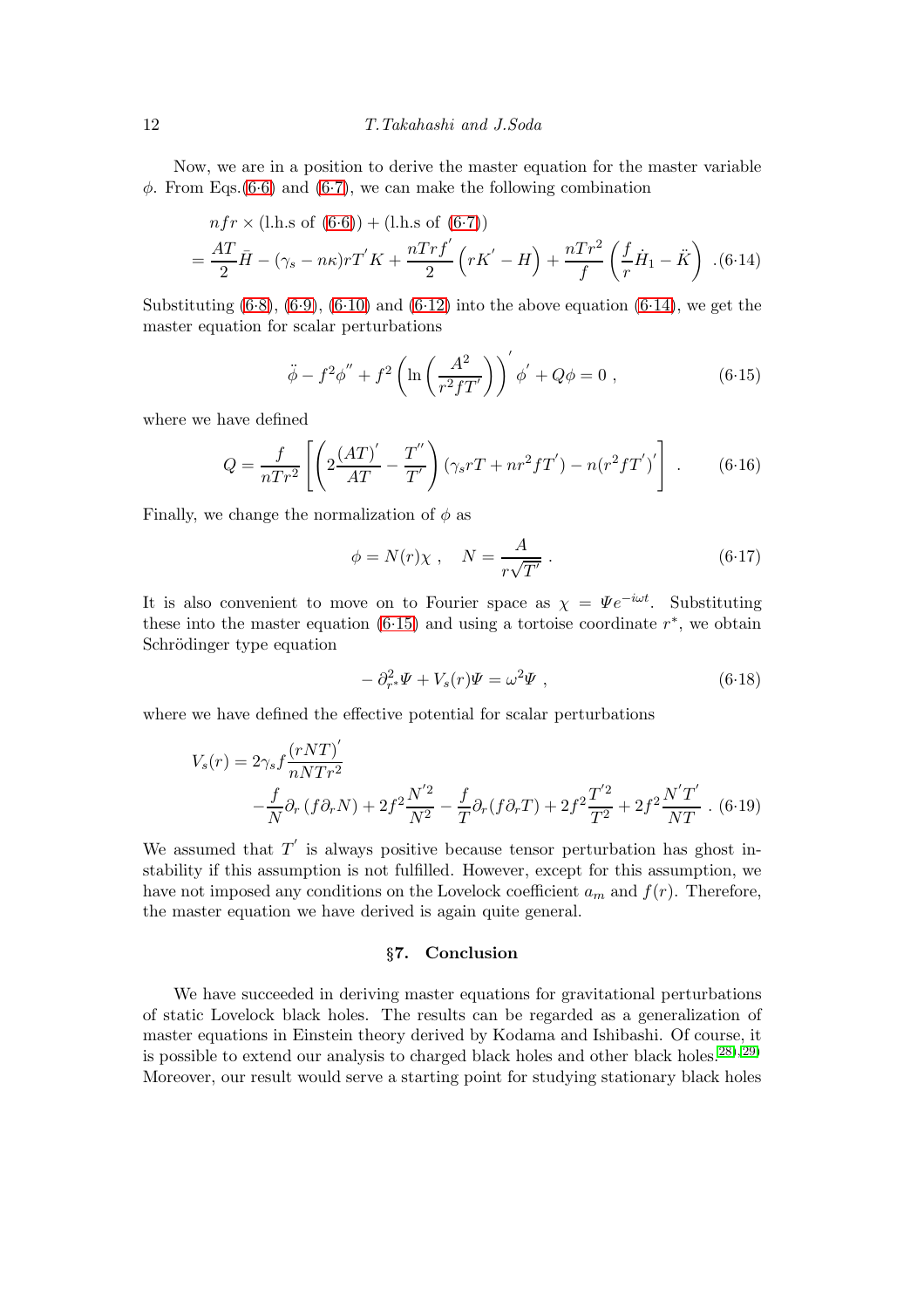in Lovelock theory. It is also interesting to consider Euclidean version of our results in the light of black hole thermodynamics.[30\)](#page-13-6)

There are many applications of our master equations. In an accompanying paper, using the master equations, we show that static Lovelock black holes with small masses are unstable in the asymptotically flat cases.<sup>[31\)](#page-13-7)</sup> The application to asymptotically AdS cases is also interesting from the point of view of the AdS/CFT  $correspondence, <sup>32)</sup>$  $correspondence, <sup>32)</sup>$  $correspondence, <sup>32)</sup>$  in particular, in relation to stability of holographic superconductors.[35\)](#page-13-10)[, 36\)](#page-13-11)

# Acknowledgements

This work is supported by the Grant-in-Aid for Scientific Research Fund of the Ministry of Education, Science and Culture of Japan No.22540274, the Grant-in-Aid for Scientific Research (A) (No. 22244030), the Grant-in-Aid for Scientific Research on Innovative Area No.21111006, and the Grant-in-Aid for the Global COE Program "The Next Generation of Physics, Spun from Universality and Emergence".

### References

- <span id="page-12-0"></span>1) T. Regge and J. A. Wheeler, Phys. Rev. 108, 1063 (1957).
- <span id="page-12-1"></span>2) F. J. Zerilli, Phys. Rev. Lett. 24, 737 (1970).
- 3) S.Chandrasekar, The Mathematical Theory of Black Holes, Oxford University Press, 1983.
- <span id="page-12-2"></span>4) V. Moncrief, Annals Phys. 88, 323 (1974).
- <span id="page-12-3"></span>5) T. Takahashi and J. Soda, Class. Quant. Grav. 27, 175008 (2010) [\[arXiv:1005.0286](http://arxiv.org/abs/1005.0286) [gr-qc]]. 6) S. A. Teukolsky, Astrophys. J. 185, 635 (1973).
- <span id="page-12-4"></span>7) S. B. Giddings and S. D. Thomas, Phys. Rev. D 65, 056010 (2002) [\[arXiv:hep-ph/0106219\]](http://arxiv.org/abs/hep-ph/0106219); S. B. Giddings and M. L. Mangano, Phys. Rev. D 78, 035009 (2008) [\[arXiv:0806.3381](http://arxiv.org/abs/0806.3381) [hep $ph$ .
- <span id="page-12-5"></span>8) H. Kodama and A. Ishibashi, Prog. Theor. Phys. 110, 701 (2003) [\[arXiv:hep-th/0305147\]](http://arxiv.org/abs/hep-th/0305147); A. Ishibashi and H. Kodama, Prog. Theor. Phys. 110, 901 (2003) [\[arXiv:hep-th/0305185\]](http://arxiv.org/abs/hep-th/0305185); H. Kodama and A. Ishibashi, Prog. Theor. Phys. 111, 29 (2004) [\[arXiv:hep-th/0308128\]](http://arxiv.org/abs/hep-th/0308128).
- <span id="page-12-7"></span><span id="page-12-6"></span>9) K. Murata and J. Soda, Class. Quant. Grav. 25, 035006 (2008) [\[arXiv:0710.0221](http://arxiv.org/abs/0710.0221) [hep-th]]. 10) M. Kimura, K. Murata, H. Ishihara and J. Soda, Phys. Rev. D 77, 064015 (2008) [\[arXiv:0712.4202](http://arxiv.org/abs/0712.4202) [hep-th]].
- 11) H. Ishihara, M. Kimura, R. A. Konoplya, K. Murata, J. Soda and A. Zhidenko, Phys. Rev. D 77, 084019 (2008) [\[arXiv:0802.0655](http://arxiv.org/abs/0802.0655) [hep-th]].
- <span id="page-12-8"></span>12) R. Nishikawa and M. Kimura, [arXiv:1005.1367](http://arxiv.org/abs/1005.1367) [hep-th].
- <span id="page-12-10"></span><span id="page-12-9"></span>13) K. Murata and J. Soda, Prog. Theor. Phys. 120, 561 (2008) [\[arXiv:0803.1371](http://arxiv.org/abs/0803.1371) [hep-th]].
- 14) H. K. Kunduri, J. Lucietti and H. S. Reall, Phys. Rev. D 74, 084021 (2006) [\[arXiv:hep-th/0606076\]](http://arxiv.org/abs/hep-th/0606076).
- <span id="page-12-11"></span>15) T. Oota and Y. Yasui, [arXiv:0812.1623](http://arxiv.org/abs/0812.1623) [hep-th].
- <span id="page-12-12"></span>16) H. Kodama, R. A. Konoplya and A. Zhidenko, [arXiv:0812.0445](http://arxiv.org/abs/0812.0445) [hep-th].
- <span id="page-12-13"></span>17) J. T. Wheeler, Nucl. Phys. B 273, 732 (1986).
- 18) R. G. Cai, Phys. Rev. D 65, 084014 (2002) [\[arXiv:hep-th/0109133\]](http://arxiv.org/abs/hep-th/0109133);
- R. G. Cai, Phys. Lett. B 582, 237 (2004) [\[arXiv:hep-th/0311240\]](http://arxiv.org/abs/hep-th/0311240).
- <span id="page-12-14"></span>19) A. Barrau, J. Grain and S. O. Alexeyev, Phys. Lett. B 584, 114 (2004) [\[arXiv:hep-ph/0311238\]](http://arxiv.org/abs/hep-ph/0311238).
- <span id="page-12-16"></span><span id="page-12-15"></span>20) D. G. Boulware and S. Deser, Phys. Rev. Lett. 55, 2656 (1985).
- 21) D. Lovelock, J. Math. Phys. 12 (1971) 498.
- C. Charmousis, Lect. Notes Phys. 769, 299 (2009) [\[arXiv:0805.0568](http://arxiv.org/abs/0805.0568) [gr-qc]].
- <span id="page-12-17"></span>22) G. Dotti and R. J. Gleiser, Class. Quant. Grav. 22, L1 (2005) [\[arXiv:gr-qc/0409005\]](http://arxiv.org/abs/gr-qc/0409005);
- G. Dotti and R. J. Gleiser, Phys. Rev. D 72, 044018 (2005) [\[arXiv:gr-qc/0503117\]](http://arxiv.org/abs/gr-qc/0503117).
- <span id="page-12-18"></span>23) R. J. Gleiser and G. Dotti, Phys. Rev. D 72, 124002 (2005) [\[arXiv:gr-qc/0510069\]](http://arxiv.org/abs/gr-qc/0510069); M. Beroiz, G. Dotti and R. J. Gleiser, Phys. Rev. D 76, 024012 (2007)